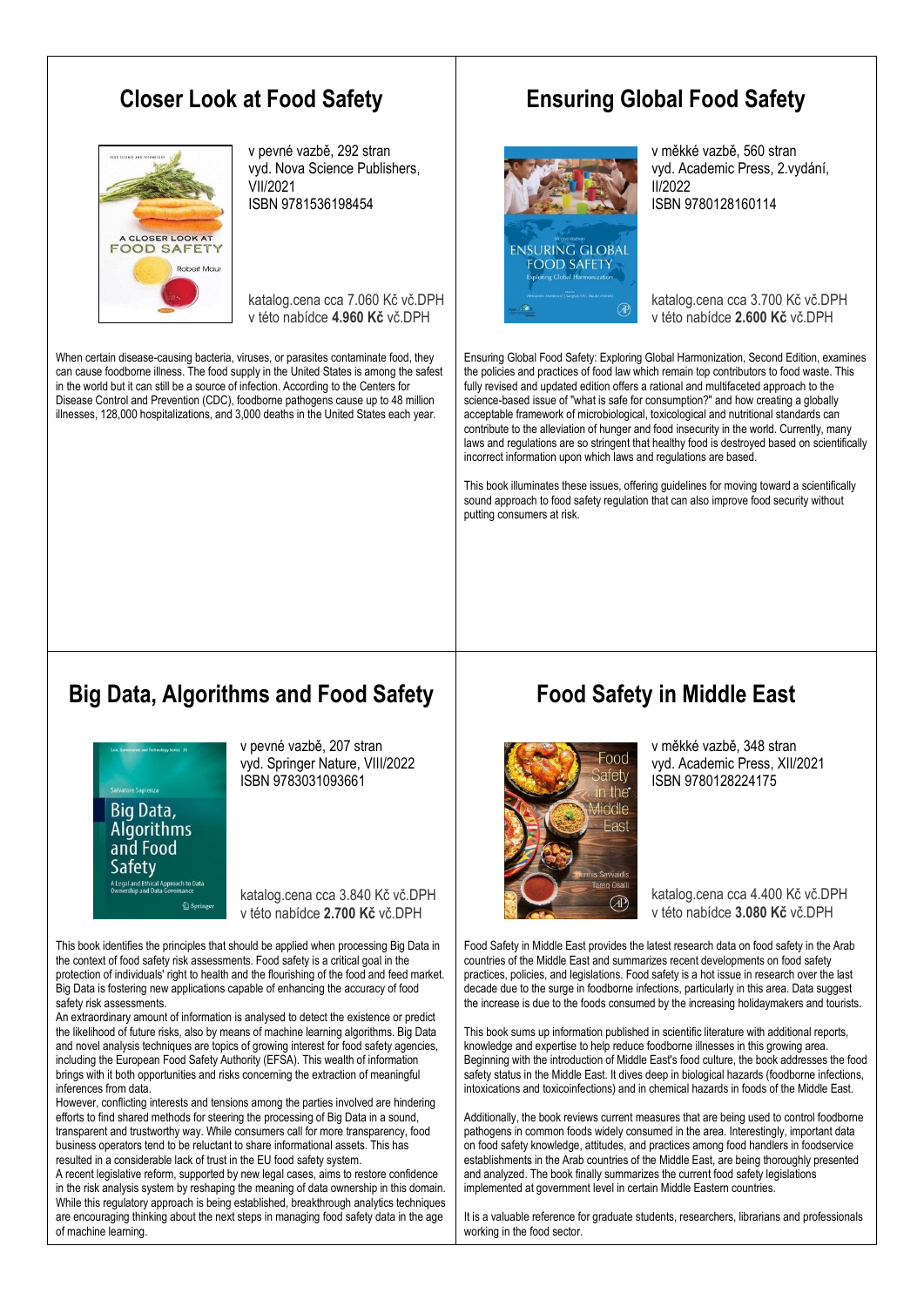# **Food Safety and Quality-Based Shelf Life of Perishable Foods**



v měkké vazbě, 161 stran vvd. Springer Nature, I/2022 ISBN 9783030543778

katalog.cena cca 2.740 Kč vč.DPH v této nabídce **1.920 Kč** vč.DPH

This book addresses the shelf life of foods, a key factor in determining how food is distributed and consequently where and when different food products are available for consumption. Shelf life is determined by several factors, including microbiological, chemical, physical, and organoleptic deterioration. Often these factors are interrelated and interdependent.

The editors of this volume focus specifically on the microbial factors related to shelf life of perishable foods and food commodities. This allows for more detailed coverage of foodborne bacterial pathogens and spoilage microorganisms of concern. The initial part of the book covers the why and how of shelf life determination as well as the specific microbial pathogens and spoilage microorganisms of concern for perishable foods.

Contributors address topics such as the techniques utilized for determination of shelf life, the frequency of shelf life testing for different products, the interpretation of data to make shelf life determinations, and management of shelf life of food products from the perspective of the food producer, distributor, retailer, and regulator. Three key areas impacting shelf life are addressed in detail: sanitation, processing, and packaging. The sanitation chapter explains the necessary components of cleaning and sanitizing to assure a hygienic processing environment and why that is critical to shelf life control.

#### **Food Safety Practices in Restaurant Industry**



v pevné vazbě, 300 stran vyd. IGI Global, XI/2021 ISBN 9781799874157

katalog.cena cca 6.800 Kč vč.DPH v této nabídce **5.760 Kč** vč.DPH

Global cases related to food borne illness have risen in recent years. This situation poses a health risk to consumers and causes economic loss for the food service industry. Identifying the current issues in food safety practices among the industry players is important for bridging the gap between knowledge, practices, and regulation compliance.

This handbook presents a series of research on food safety practices investigated within food service establishments. The findings generated from these studies will help the food industry pinpoint the risks and non-compliance relating to food safety practices thus to improve practices in preventing food borne illnesses from occurring. This handbook consists of a series of research works related to food safety practices in the food service industry which could be useful references to both industry and academia.

The publication of this handbook will provide a collection of research works that addresses these current issues in detail from a variety of perspectives. The potential target audience will be all researchers within the areas of food safety and food service management, the stakeholders in the food service industry including the operators, consumers, and policymakers. This handbook is also very useful to any students, professors, and academicians interested in food safety in the food service industry.

#### **Sequencing Technologies in Microbial Food Safety and Quality**



v pevné vazbě, 478 stran vyd. CRC Press, IV/2021 ISBN 9780367351182

katalog.cena cca 6.420 Kč vč.DPH v této nabídce **4.700 Kč** vč.DPH

Molecular landscape for food safety analysis is rapidly revolutionizing because of high resolution and value added resulting analysis of next-generation sequencing (NGS) approaches. These modern sequencing technologies drive worldwide advancements in food safety and quality. Sequencing Technologies in Microbial Food Safety and Quality reviews several practices in that NGS contributes to foodborne pathogens functional characterization, management and control.

This book focuses on potential uses of sequencing technologies in microbial food safety and quality and highlights present challenges in the food industry. Key Features: Application of whole genome sequencing technologies in disease diagnostics, surveillance, transmission, and outbreak investigation in food sector Impact of sequencing tools in the area of food microbiology Recent advances in genomic DNA sequencing of microbial species from single cells Microbial bioinformatics resources for food microbiology High-throughput insertion tracking by deep sequencing for the analysis of food pathogensThis book includes contributions from experts who have manipulated sequencing tools in relation to microbial food safety and quality. Presenting comprehensive details about NGS approaches in food science, this book is an updated and reliable reference for food scientists, nutritionists, food product investigators to study and implement the sequencing technologies for developing quality and safe food.

## **Applications of Cold Plasma in Food Safety**



v pevné vazbě, 355 stran vyd. Springer Nature, XI/2021 ISBN 9789811618260

katalog.cena cca 4.120 Kč vč.DPH v této nabídce **2.880 Kč** vč.DPH

This book provides readers with a comprehensive overview of cold plasma technology for tackling the various food-related hazards in a wide range of food sectors. The principles and characteristics of cold plasma generation in gas and its interaction with liquids, as well as its combating modes of action for common hazards (e.g., bacteria, spores, biofilms, fungi, and fungal toxins) are emphasized in this book. It also presents the applications of cold plasma or its hurdles with other techniques to assure the microbiological safety of the key food classifications, including fruits, vegetables, cereals, grains, meat, aquatic products, liquid food products (e.g., juices, milk), nuts, spices, herbs, and food packaging.

This book is useful for researchers to grasp the comprehensive understandings of how food safety can be controlled with cold plasma technology. This book also provides adequate information for engineers in food industry for better development and optimization of the plasma-generating systems. Government institutions that are responsible for food safety regulations can understand more knowledge about the intricacies and influencing factors, which should be considered for regulating the applications of cold plasma technology in food.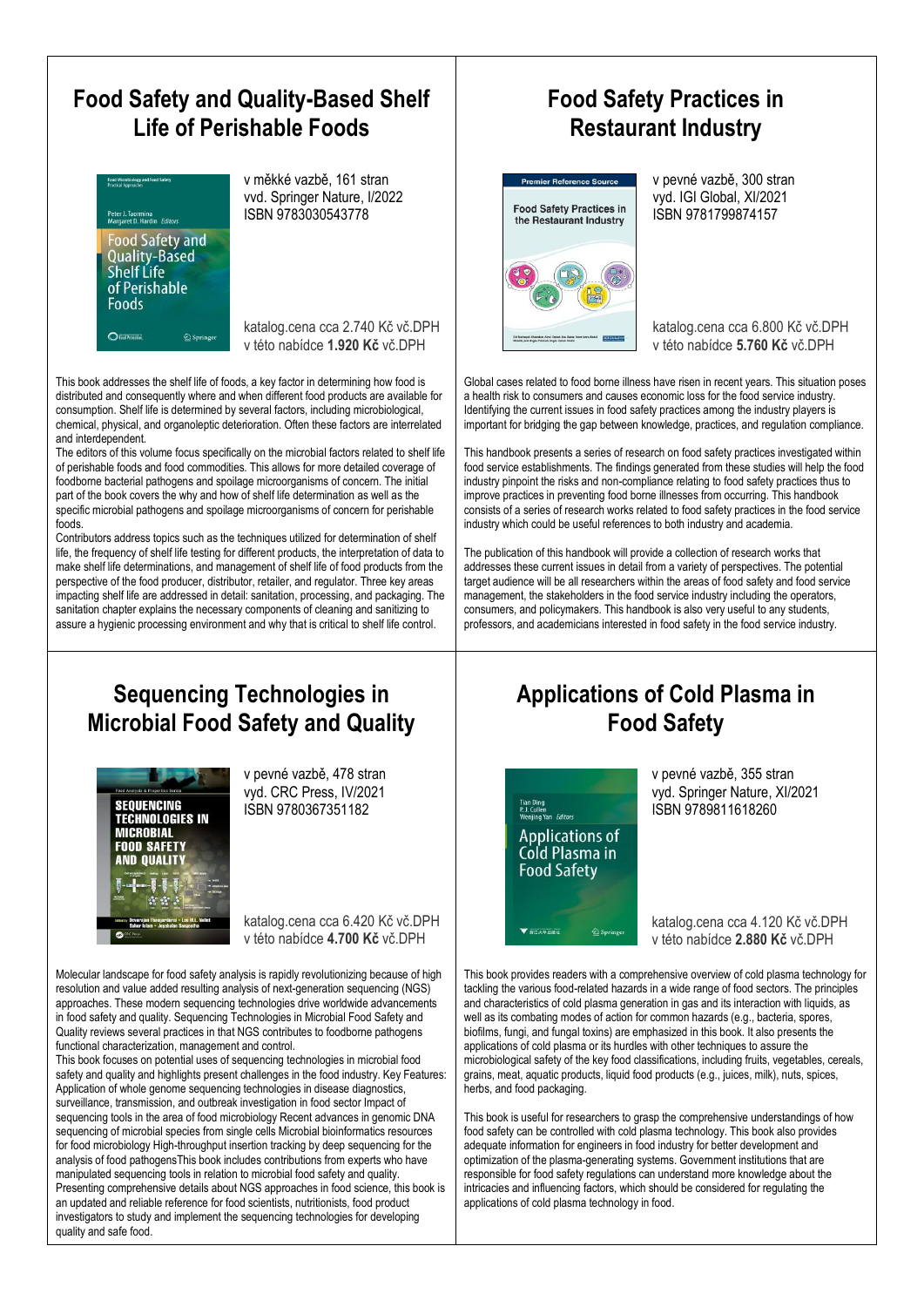

#### **Knowledge, Attitude and Practice of Food Safety**

v měkké vazbě, 76 stran vyd. Lambert Academic Publishing, ISBN 9786202051941

katalog.cena cca 1.260 Kč vč.DPH v této nabídce **1.060 Kč** vč.DPH

This book deals comprehensively with the observations of a cross-sectional study on the knowledge, attitude and practices of food safety based on 'WHO Five keys for Food safety' among the women inmates of the households located in an urban slum adjacent to Gayatri Vidya Parishad Institute of Health Sciences and Medical Technology (Gayatri Medical College) in Visakhapatnam City. Food safety is a vital issue and the study exposes the gaps in the knowledge , attitude and practices among the residents of the slum.

#### **Handbook of Research on Food Processing and Preservation Technologies**

Chemical contaminants in food could be transferred from environmental or agrochemical sources, personal care products, and other by-products of water disinfects. In addition, microbial food safety can be threatened due to the presence of many pathogens, such as Salmonella, Escherichia coli, Clostridium botulinum, Staphylococcus aureus, and Listeria monocytogenes in foods. Globally, strict regulations are imposed to limit the potential contaminants in foods.

This book addresses the basic understanding of food contaminants and their sources, followed by the techniques to measure food safety and quality. It is divided into four parts: Part A - sources of contaminants in foods, their associated health risks, and integrated management and alternative options to minimize contaminants; Part B - Technological assessment of conventional methods and selected advanced methods for the detection, identification and enumeration of microbial contaminates; Part C - Technological assessment of different chemical measurements techniques; and Part D - Technological assessment of different instrumental techniques to assess sensory properties of foods. Food safety is a growing concern due to the increase in foodborne illnesses caused by food adulteration, excessive use of pesticides, use of chemical preservatives and artificial fruit ripening agents, microbial contaminations,



and improper food handling.

v pevné vazbě, 290 stran vyd. CRC Press, XI/2021 ISBN 9781774630341

katalog.cena cca 4.460 Kč vč.DPH v této nabídce **3.300 Kč** vč.DPH

The Handbook of Research on Food Processing and Preservation Technologies is a valuable 5-volume collection that illustrates various design, development, and applications of novel and innovative strategies for food processing and preservation. The roles and applications of minimal processing techniques (such as ozone treatment, vacuum drying, osmotic dehydration, dense phase carbon dioxide treatment, pulsed electric field, and high-pressure assisted freezing) are discussed, along with a wide range of applications. The handbook also explores some exciting computer-aided techniques emerging in the food processing sector, such as robotics, radio frequency identification (RFID), three-dimensional food printing, artificial intelligence, etc. Some emphasis has also been given on nondestructive quality evaluation techniques (such as image processing, terahertz spectroscopy imaging technique, near infrared, Fourier transform infrared spectroscopy technique, etc.) for food quality and safety evaluation. The significant roles of food properties in the design of specific foods and edible films have been elucidated as well. Volume 4: Design and Development of Specific Foods, Packaging Systems, and Food Safety presents new research on health food formulation, advanced packaging systems, and toxicological studies for food safety.

#### **Looking at Edible Insects from Food Safety Perspective**



v měkké vazbě, 103 stran vyd. Food & Agriculture Organization of United Nations, VII/2021 ISBN 9789251341964

katalog.cena cca 1.960 Kč vč.DPH v této nabídce **1.640 Kč** vč.DPH

While insect consumption by humans or entomophagy has been traditionally practiced in various countries over generations and represents a common dietary component of various animal species (birds, fish, mammals), farming of insects for human food and animal feed is relatively recent. Production of this 'mini-livestock' brings with it several potential benefits and challenges. The objective of this document is to provide the reader with an overview of the various food safety issues that could be associated with edible insects.

The intended audiences of this publication are food safety professionals, policymakers, researchers, insect producers as well as consumers. The regulatory frameworks that govern production, trade and consumption of insects in various regions are discussed. The document ends with elucidating some other major challenges, such as consumer acceptance and scaling up production, that the edible insect industry would need to overcome to have a more global reach